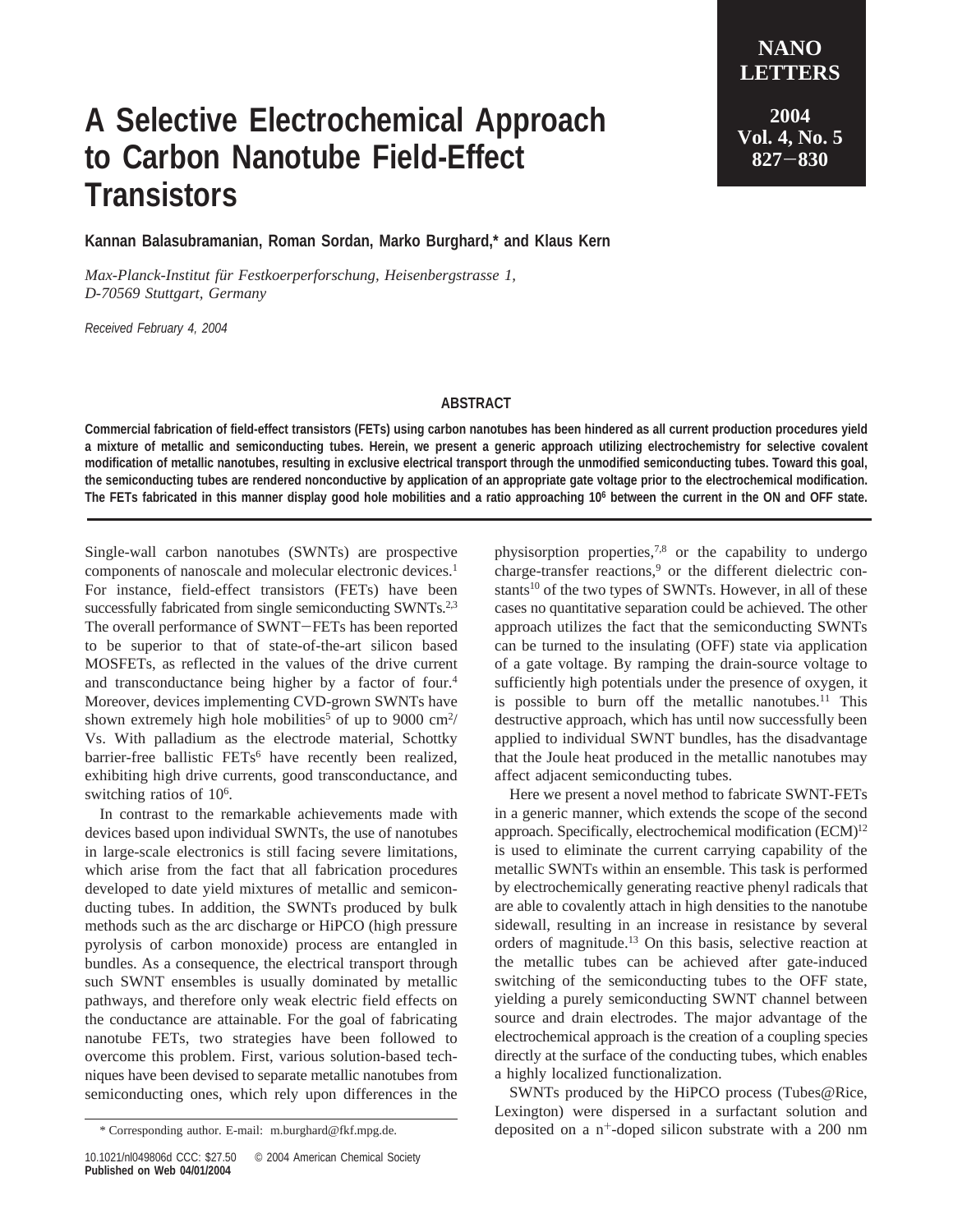

**Figure 1.** (a) AFM phase image of a typical sample used in the experiments. The image shows two electrodes 10 *µ*m wide and separated by ∼1.4 *µ*m contacted with a number of SWNT bundles. (b) Gate dependence of conductance for a pure metallic SWNT bundle (dotted line) and for a purely semiconducting SWNT (solid line), measured at room temperature. The gate voltage scan was started at the point marked with the solid circle and stopped at the point marked with the solid square. A drain source voltage  $(V_{ds})$ of 1 mV was used for measuring the conductance of the metallic SWNT and 100 mV for the semiconducting SWNT.

thick layer of thermally grown silicon dioxide, followed by deposition of 15 nm thick AuPd electrodes with ∼1.4 *µ*m separation on top of the tubes through electron beam lithography. An atomic force microscope (AFM) image of one of the investigated samples is displayed in Figure 1a. The density of tubes was chosen such that between 1 and 10 individual tubes or thin bundles connected the two electrodes. The samples can be classified into three categories according to their electrical transport properties. In the first type, almost no gate dependence of conductance was observed (see Figure 1b, dotted curve), indicating the presence of exclusively metallic tubes, while in a second set of samples a strong gate dependence of conductance of at least 4 orders of magnitude was detected (see Figure 1b, solid curve), representative of transport through purely semiconducting tubes. A third set of samples displayed a weak gate dependence of conductance due to the presence of a mixture of both metallic and semiconducting tubes in the ensemble. Most of the measurements have been carried out under ambient conditions and hence display a strong hysteresis, which has been attributed to oxygen-related charge traps either in the  $SiO<sub>2</sub>$  dielectric<sup>5</sup> or very close to the nanotube,  $^{14,15}$  or to the presence of SiO<sub>2</sub> surface-bound water

molecules.16 To selectively modify the metallic tubes by ECM, advantage has been taken of the hysteresis in the gate dependence in the following manner. After sweeping the gate potential to a positive value ( $\geq$  +20 V) and returning to zero, devices comprising semiconducting SWNTs were found to remain in the conducting or ON state. Similarly, the devices could be switched to the OFF state by sweeping the gate voltage to a negative value ( $\leq -20V$ ) and going back to zero. The stability of the ON or OFF state was found to be of the order of 10 to 15 min, sufficient to perform ECM with the semiconducting tubes in the OFF state without the need for in-situ gate control.

To optimize the parameters of the ECM (for example, the concentration of the diazonium salt, the magnitude and duration of the applied potential) with respect to maximal preservation of the semiconducting nanotubes, control studies were initially carried out with pure semiconducting and pure metallic tubes after gate tuning. It is noteworthy that in order to obtain reproducible results, the samples were heated at 100 °C for 2 h immediately after ECM, to ensure removal of physisorbed solvent molecules. The application of  $-280$ mV vs platinum for 30 s in a 10 mM 4-nitrobenzene diazonium salt solution in *N*,*N*-dimethylformamide (DMF), with 0.1 M lithium perchlorate as background electrolyte was found to cause only minor changes in the conductance of an individual semiconducting nanotube in the OFF state, as demonstrated by Figure 2a. Here the black curve is the initial gate dependence of conductance, while the red curve corresponds to the gate dependence after ECM in the OFF state. On the contrary, after subjecting the same semiconducting SWNT in the ON state to ECM (blue line in Figure 2a), the conductance reduced by four orders of magnitude for all gate voltages. To test whether the metallic SWNTs are indeed modified under the OFF state conditions of the semiconducting tubes, the same parameters were applied to a purely metallic SWNT bundle. In general, the modified metallic tubes showed a strong increase in resistance, as exemplified in Figure 2b where the conductance is seen to drop down by four orders of magnitude.

The same methodology was then applied to ensembles of SWNTs containing a mixture of both metallic and semiconducting SWNTs. For this purpose a single contacted bundle was taken. This bundle displayed a weak gate dependence of conductance, as apparent from Figure 3 (black curve). After ECM in the OFF state, the bundle thickness was found to be slightly increased, which results from the formation of a molecular coating due to polymerization of the electrochemically generated phenyl radicals at the SWNT/electrolyte interface.12 Most strikingly, the gate dependence of conductance of the modified bundle (shown by the red line in Figure 3) displays a significant increase in the ON to OFF ratio from 3 before modification to  $\sim$ 10<sup>6</sup> afterward. The shape of the curve after ECM, as well as the magnitude of the ON current, are comparable to those of the individual semiconducting SWNT shown in Figure 2b, indicating that the contribution of the metallic SWNTs to the transport has been completely suppressed and the device now acts as a purely semiconducting FET.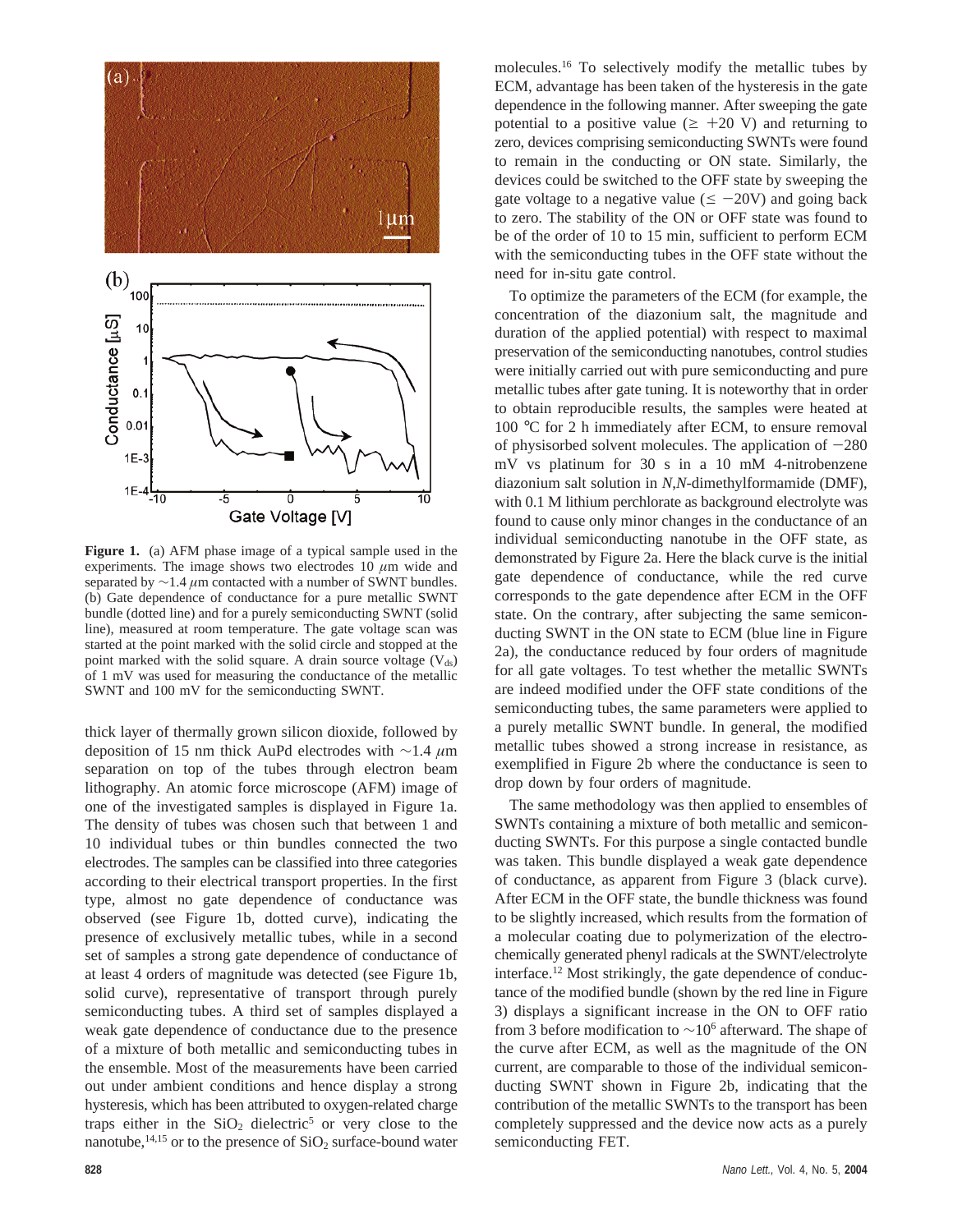

**Figure 2.** Room-temperature gate dependence curves of (a) a pure semiconducting SWNT: initial (black line), after OFF state ECM (red line) and after ON state ECM (blue line); (b) a metallic SWNT bundle: initial (black) and after OFF state ECM (red). The curves signify that the semiconducting SWNTs are unaffected when ECM is performed after switching the device to the OFF state while the metallic SWNTs are modifiable under the same conditions. The parameters of the ECM were:  $-280$  mV vs Pt for 30 s in 10 mM nitrobenzenediazonium tetrafluoroborate.  $V_{ds}$  was 100 mV in (a) and 1 mV before ECM and 100 mV after ECM in (b).

As it has recently been reported that aromatic diazonium salts in aqueous solutions react selectively with metallic tubes under certain conditions, $17$  control experiments have been performed by exposing individual metallic and semiconducting SWNTs to the diazonium salt separately in DMF and in water for up to 15 h without applying a potential. This was followed by heating the sample to 100  $\degree$ C for 2 h, again to remove physisorbed solvent molecules. Under these conditions, no changes in conductance could be observed for both types of tubes.

Although the present FETs likely contain more than one electrically active semiconducting tube, it is instructive to compare their device characteristics with those of singlenanotube FETs. While the former exhibit a room-temperature transconductance of  $\sim$ 10 S/cm, values of up to 23 S/cm<sup>18</sup> are documented for the best single-tube FET until now. This difference can largely be attributed to the compact architecture of the latter devices, wherein a very thin gate oxide of  $\sim$ 15 nm has been utilized. The switching ratio obtained in our devices is of the order of 106, similar to ratios obtained



**Figure 3.** Creation of an FET through selective ECM: Roomtemperature gate dependence curves of the sample before ECM (black curve) showing a weak gate dependence (ON/OFF ratio) of 3, indicating the presence of both metallic and semiconducting SWNTs in the bundle. The red curve is obtained after OFF state ECM and the device now exhibits a switching ratio of  $8 \times 10^5$ .  $V_{ds}$  was 10 mV before ECM and 50 mV after ECM.

in other devices. $6,19$  The hole mobility, determined by assuming the classical FET model,<sup>20</sup> is found to be  $\sim$ 1000 cm2 /Vs at room temperature for the ECM-based FETs, whereas the best device fabricated<sup>5</sup> using single nanotubes showed a mobility of 9000 cm<sup>2</sup>/Vs. The higher mobility in the latter case is suggestive of the superior structural quality of SWNTs grown from solid-supported catalyst particles via chemical vapor deposition (CVD).

In conclusion, we have presented a generic fabrication route for SWNT-FETs which combines electrochemistry and gate-induced modulation of conductivity. It was demonstrated that the modification of semiconducting tubes can be enabled or blocked by varying the history of the gate potential scans before performing electrochemistry. In this manner, the conduction through the metallic nanotubes in a SWNT ensemble can selectively be eliminated, resulting in high-performance FETs. In particular, the ECM-based method appears promising to improve the performance of existing FETs consisting of SWNT networks, which display poor switching ratios due to the coexistence of metallic and semiconducting tubes. $21,22$ An important future goal is to eliminate the hysteresis as a serious parasitic effect. One possibility to achieve this may be annealing of the samples in vacuum, followed by covering them with a capping layer.<sup>23,24</sup>

## **References**

- (1) Saito, R.; Dresselhaus, G.; Dresselhaus, M. S. *Physical Properties of Carbon Nanotubes*; Imperial College Press: London, 1998.
- (2) Tans, S. J.; Verschueren, A. R. M.; Dekker, C. *Nature* **1998**, *393*, <sup>49</sup>-52. (3) Martel, R.; Schmidt, T.; Shea, H. R.; Hertel, T.; Avouris, Ph. *Appl.*
- *Phys. Lett.* **<sup>1998</sup>**, *<sup>73</sup>*, 2447-2449.
- (4) Avouris, Ph.; Appenzeller, J.; Martel, R.; Wind, S. J. *Proc. IEEE* **<sup>2003</sup>**, *<sup>91</sup>*, 1772-1784.
- (5) Fuhrer, M. S.; Kim, B. M.; Du¨rkop, T.; Brintlinger, T. *Nano Lett.* **<sup>2002</sup>**, *<sup>2</sup>*, 755-759.
- (6) Javey, A.; Guo, J.; Wang, Q.; Lundstrom, M.; Dai, H. *Nature* **2003**, *<sup>424</sup>*, 654-657. (7) Chattopadhyay, D.; Galeska, I.; Papadimitrakopoulos, F. *J. Am. Chem.*
- *Soc.* **<sup>2003</sup>**, *<sup>125</sup>*, 3370-3375.